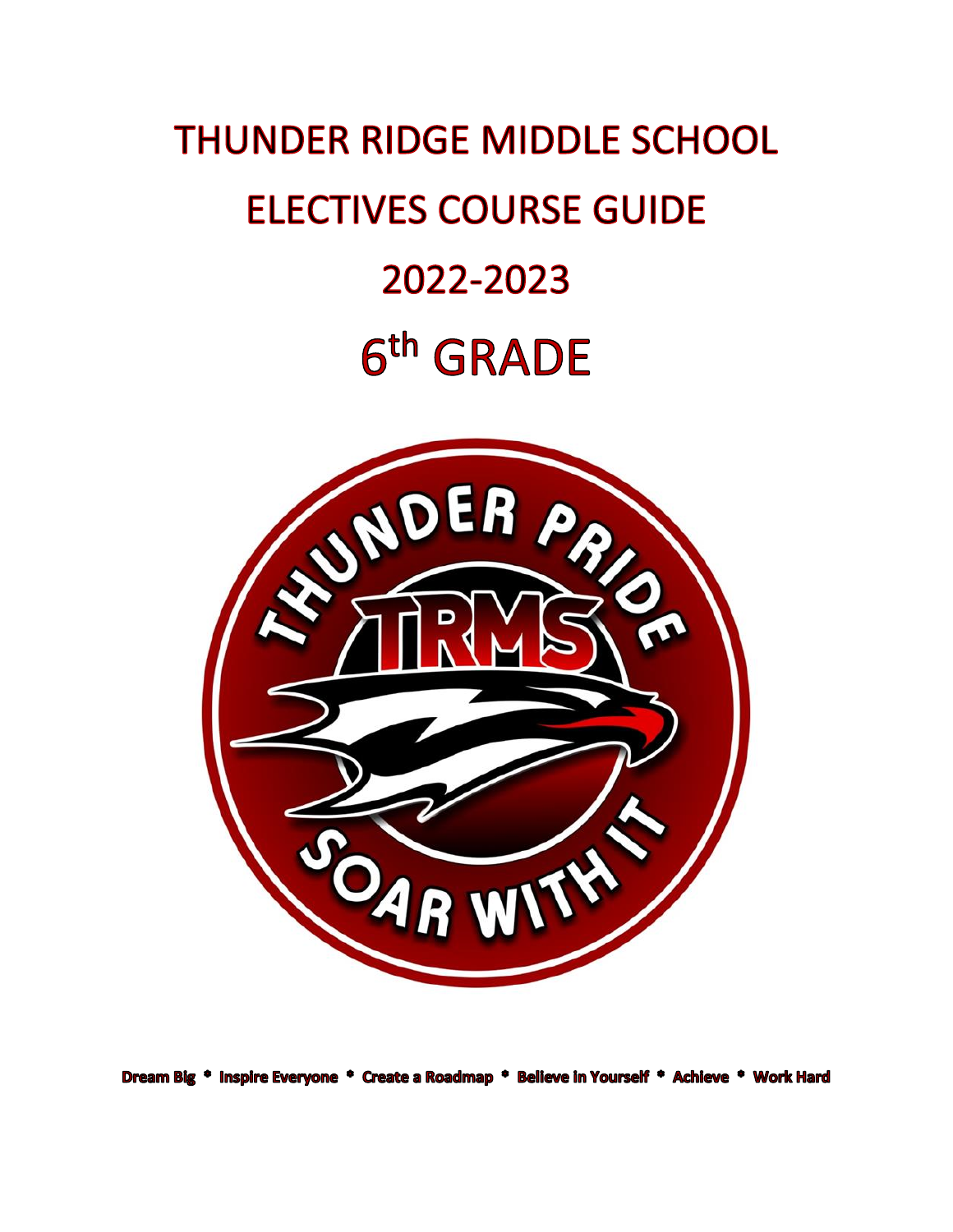

*Every effort is made to place students in the courses requested but cannot be guaranteed due to scheduling conflicts or enrollment limits. Student's schedules may not contain all of their top choices or be in the order of preference. Schedule repairs are made to support the academic or medical needs of students and only when space permits. Repairs will only occur during the first week of the quarter.*

## **YEAR ELECTIVES**

**AVID** (Advancement Via Individual Determination) AVID is a yearly college preparatory elective class for sixth, seventh and eighth grade students who desire higher academic achievement. AVID provides motivated students with skills needed to be successful in the rigorous middle and high school curriculum in preparation necessary for a college future. Students meet daily and receive instruction in areas such as writing, note taking, reading, organization, questioning, study skills, test taking, and college and career choices. Students interested in AVID have a 2.5- 3.5 grade point average, good school attendance & behavior, average or higher test scores in reading and math, and a willingness to commit to rigorous class work. Interested students must fill out an application and participate in an AVID interview for selection. (Year)

*If you want to take Band or Orchestra – Instrumental rental, practice and participation in concerts are required.*

**Band 6** This course does not require any prior musical experience for students to be successful. Students will begin to develop facility on their instruments and the proper fundamentals required to be musically expressive and accurate. Band includes instruments from the woodwind, brass, and percussion families. Students with prior experience may audition for extracurricular ensembles, such as jazz band and wind ensemble. There will be at least two concerts per year in December and May. (Year)

**Orchestra 6** This yearlong course is open to students with previous experience and those who are new to playing violin, viola, cello or string bass. We stress the development of string skills and musical expressions through a variety of music. Concerts are scheduled throughout the year including the CCSD Stringathon. (Year)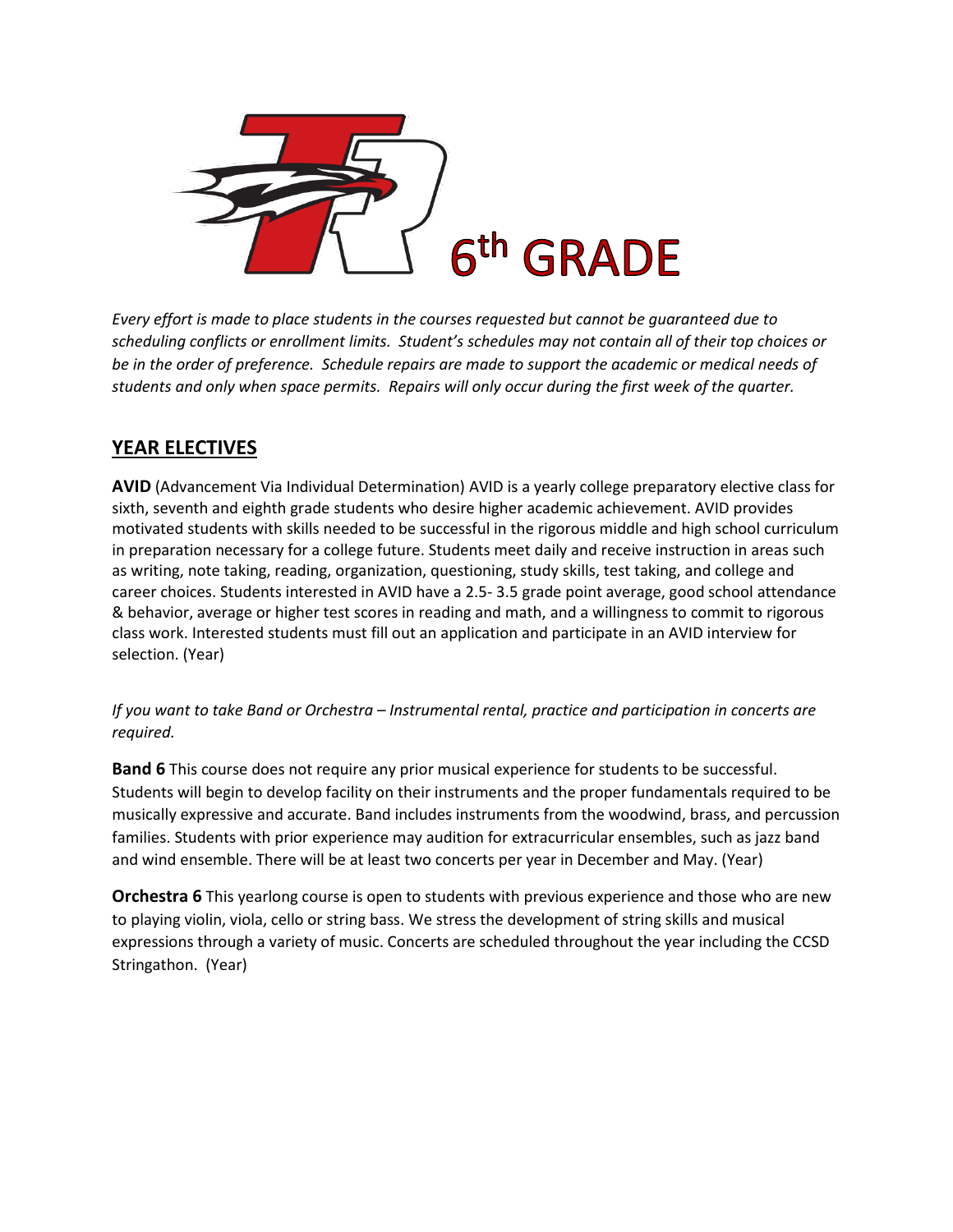## **SEMESTER ELECTIVE**

**Choir 6** This class explores all the different ways to use your voice. Students will learn how to sing in different styles as a group and learn the basics of reading music. The choir performs a concert in the evening for family and friends at the end of the quarter as the culminating project. (Semester)

### **QUARTER ELECTIVES**

#### **PERFORMING ARTS**

**Guitar I** This class is a beginning level guitar class. No experience is necessary. Development of effective guitar technique is stressed including chords, finger picking and improvisation. A variety of styles of music are taught. Nylon string guitars are provided. (Quarter)

**Vocal Musical Theatre 6** Theater is fun! In this course, students will discover how exciting creativity can be. They will learn basic aspects of theater arts. Using the creative process students will produce original pantomimes and acting scenes, gaining experience and confidence in performing. This experience will lead to enhanced presentation skills transferrable to all academic areas. (Quarter)

#### **PHYSICAL EDUCATION AND HEALTH**

**Indoor Physical Education 6** This course enhances the motor, intellectual, and social development of students through physical movement. Students will learn cooperation, team play, and sportsmanship through various activities including climbing, weight training, basketball, volleyball, polo and team handball. We integrate fitness components and wellness concepts into the activities as well. (Quarter)

**Team Sports 6** This course enhances the motor, intellectual, and social development of students through physical movement. Students will learn cooperation, team play, and sportsmanship through various activities including soccer, flag football, track and field, lacrosse, softball, and an Olympics unit. We integrate fitness components and wellness concepts into the activities as well. (Quarter)

**Skills for Adolescence** In this health class, students will learn life skills for navigating adolescence. We will explore the following skills: stress management, getting better sleep, empathy, building self-esteem, victim proofing, cyberbullying/online safety, healthy eating habits, refusal skills for tobacco, alcohol, and vaping, and puberty/personal hygiene. (Quarter)

#### **TECHNOLOGY**

**Computer Literacy 6 (REQUIRED)** Computer Literacy is a course designed to improve basic computer skills. Students will learn necessary keyboarding skills. The goal is to achieve mastery of typing skills to improve proficiency when using the computer. In addition, students will learn basic computer concepts and Internet safety. Students have the opportunity to test out of this course. (Quarter)